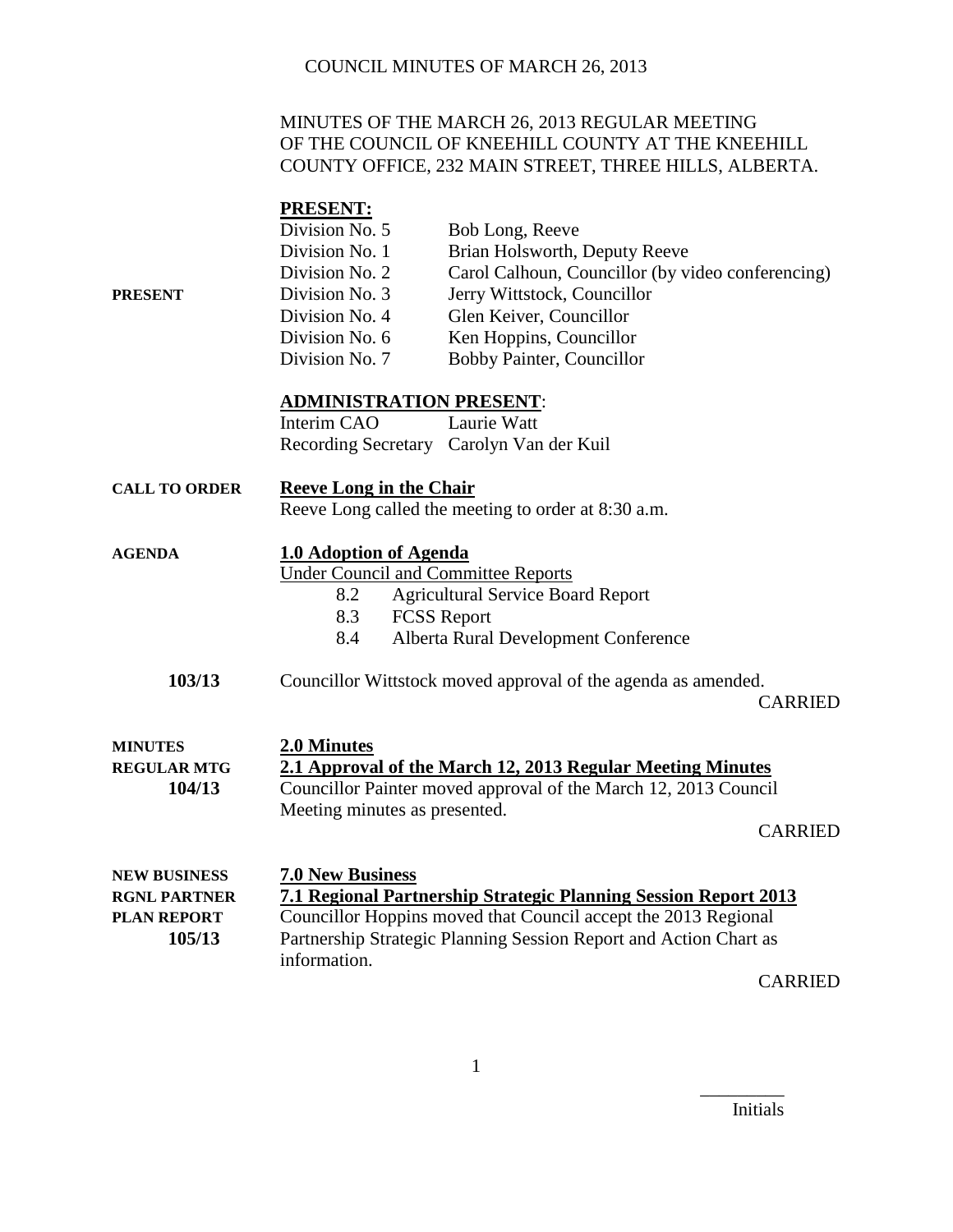| DR R&R FUNDING<br>106/13       | <b>7.2 Doctor Recruitment and Retention Funding 2013</b><br>Councillor Wittstock moved that Council approve the decrease in funding<br>from \$15.00 per capita to \$5.00 per capita to the Kneehill Regional Doctor<br>Recruitment and Retention Task Force.<br><b>CARRIED</b>                                                                                                                                                                                                                                                                                                                                                                                                                                                                                                                                                                                                                                                                                   |
|--------------------------------|------------------------------------------------------------------------------------------------------------------------------------------------------------------------------------------------------------------------------------------------------------------------------------------------------------------------------------------------------------------------------------------------------------------------------------------------------------------------------------------------------------------------------------------------------------------------------------------------------------------------------------------------------------------------------------------------------------------------------------------------------------------------------------------------------------------------------------------------------------------------------------------------------------------------------------------------------------------|
| <b>MSI FUNDING</b><br>107/13   | <b>7.3 Municipal Sustainability Initiative (MSI) Operating Funding 2013</b><br>Councillor Calhoun moved that Council approve the following operational<br>expenses be applied against the 2013 Municipal Sustainability Initiative<br>(MSI) Operating Funding in the amount of \$176,501 (one hundred<br>seventy-six thousand five hundred and one dollars and zero cents):<br>Kneehill Regional Partnership - \$5,000<br>$\bullet$<br>Rural Community Centre Funding - \$22,767<br>$\bullet$<br>FCSS Annual Funding - \$21,595<br>٠<br>Marigold Library Annual Funding - \$21,238<br>٠<br>Urban Recreation/Culture Funding - \$62,720<br>$\bullet$<br>Drumheller Solid Waste Funding - \$43,181<br>$\bullet$<br><b>CARRIED</b>                                                                                                                                                                                                                                  |
| <b>PARADES</b><br>108/13       | <b>7.4 Parades in Kneehill County</b><br>Councillor Hoppins moved that Kneehill County have a presence at<br>community parades in Kneehill County and authorize the attendance of<br>Councillors at each parade.<br><b>CARRIED</b>                                                                                                                                                                                                                                                                                                                                                                                                                                                                                                                                                                                                                                                                                                                               |
| <b>FIRE GUARDIAN</b><br>109/13 | <b>7.5 Fire Guardian Appointments</b><br>Councillor Holsworth moved that Council appoint the following Fire<br>Guardians for the issuance of Burning Permits for the 2013 year:<br>Three Hills Fire Department: Art Creasser, Don Richards<br>Acme Fire Department: Tim Brown, Brian Fradgley, Bert Jackson,<br>$\bullet$<br>and Robert Scott<br>• Carbon Fire Department: Kerry Morgan, Don Appleyard, Jody<br>Kranzler, Jeremy Kranzler and Jordan Reed<br>Linden Fire Department: Jeremy Regeher, Shawn Klassen, Jon<br>٠<br>Baerg, Robin Boese, Justin Regehr, Kevin Klassen & Dalin<br>Reimer<br>Torrington Fire Department: Mike Bauer, Jeff Bauer, Stan Martin,<br>Paul De Vos, and Derek Benedict<br>Trochu Fire Department: Lawrence Hogg, Richard Hoppins, Alan<br>Adam and Bill Wohl<br>Kneehill County: ESO, Niall Sharpe & ESAA, Tara Lammle,<br>Peace Officers, Will Scott, Jamie Erickson & Gareth<br>Thomas (Peace Officers don't issue permits) |

Initials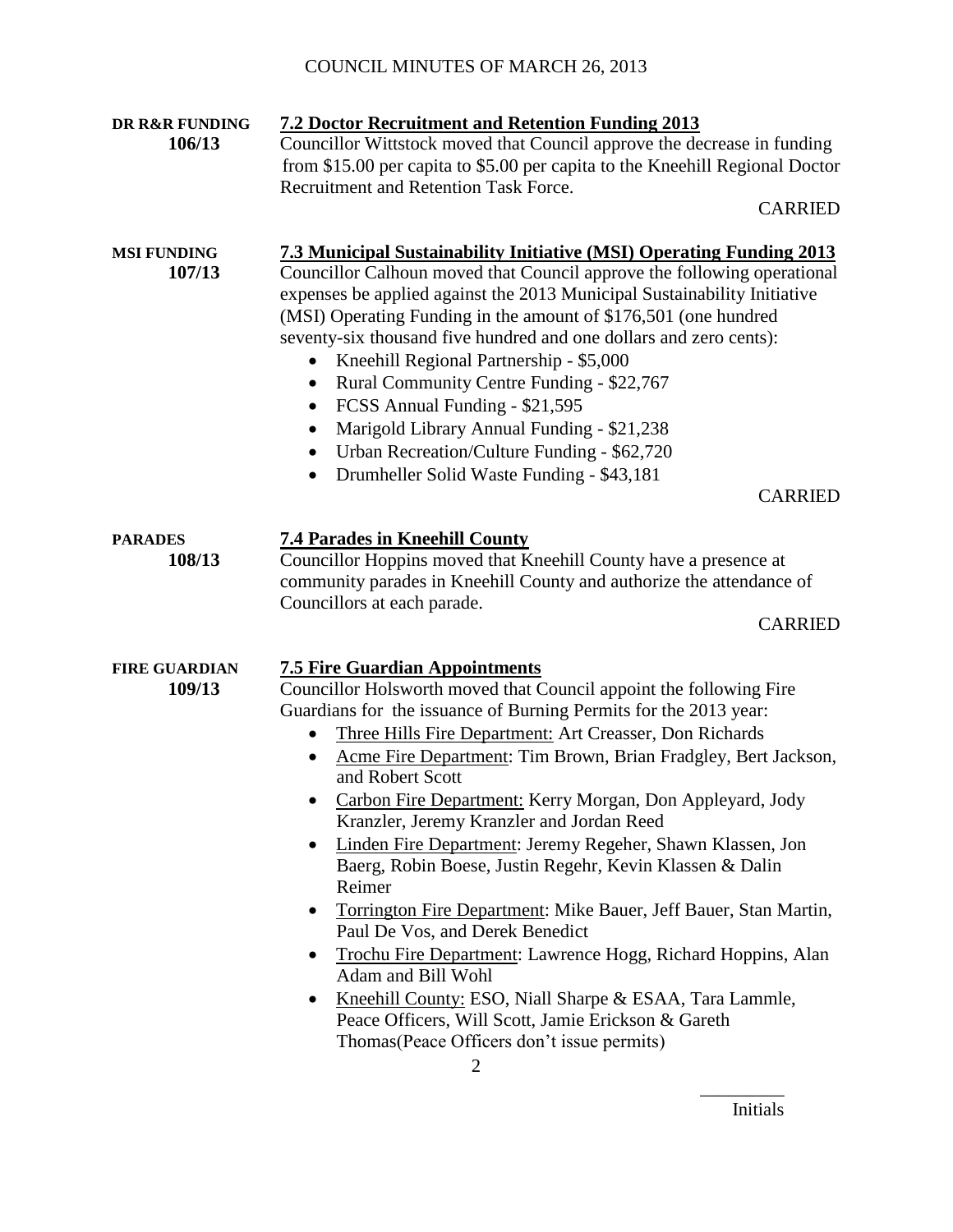• Kneehill County: by virtue of position, Chief Administrative Officer, CAO and Kneehill County Reeve and all Councillors (Reeve and Councillors do not issue permits)

#### CARRIED

| <b>RATE PAYER MTG</b>                           | <b>7.6 Rate Payer Meeting Format</b><br>Council provided input and direction into the format of the April 10, 2013<br>Ratepayer Meeting.                                                                                 |  |  |
|-------------------------------------------------|--------------------------------------------------------------------------------------------------------------------------------------------------------------------------------------------------------------------------|--|--|
|                                                 | Pete McRae, Director of Operations, Brandy Hay Evans, Operations<br>Executive Assistant entered the meeting at 8:58 a.m.                                                                                                 |  |  |
|                                                 | Debi Moon, reporter for the Capital, entered the meeting at 9:08 a.m.                                                                                                                                                    |  |  |
| <b>OPERATIONS</b>                               | <b>4.0 Operations</b><br><b>4.1 Operations Summary</b>                                                                                                                                                                   |  |  |
| <b>OPR SUMMARY</b>                              | Pete McRae presented the Operations Report comprised of Transportation<br>(Roads), Water and Miscellaneous updates. The following items were<br>also addressed.                                                          |  |  |
|                                                 | Discussion on how the School Division was called at the exact<br>$\bullet$<br>same time Operations decided to bring the graders in due to the<br>unsafe conditions of the snow storm on Thursday March $21st$ ,<br>2013. |  |  |
|                                                 | Snow plowing Huxley streets.<br>٠                                                                                                                                                                                        |  |  |
| 110/13                                          | Councillor Wittstock moved that Council receive the Operations<br>Summary report as presented.                                                                                                                           |  |  |
|                                                 | <b>CARRIED</b>                                                                                                                                                                                                           |  |  |
| <b>ROAD PROJECTS</b><br>111/13                  | <b>4.2 Road Projects/Maintenance Summary</b><br>Councillor Wittstock moved that Council approve the 2013 Maintenance<br>Road Projects List as presented.                                                                 |  |  |
|                                                 | <b>CARRIED</b>                                                                                                                                                                                                           |  |  |
| <b>SOLID WASTE</b><br><b>CONTRACT</b><br>112/13 | <b>4.3 Solid Waste for Hamlets Contract</b><br>Councillor Calhoun moved that Council accept the tender submission<br>from SCA Waste System for the hamlet solid waste removal in Kneehill<br>County.                     |  |  |

CARRIED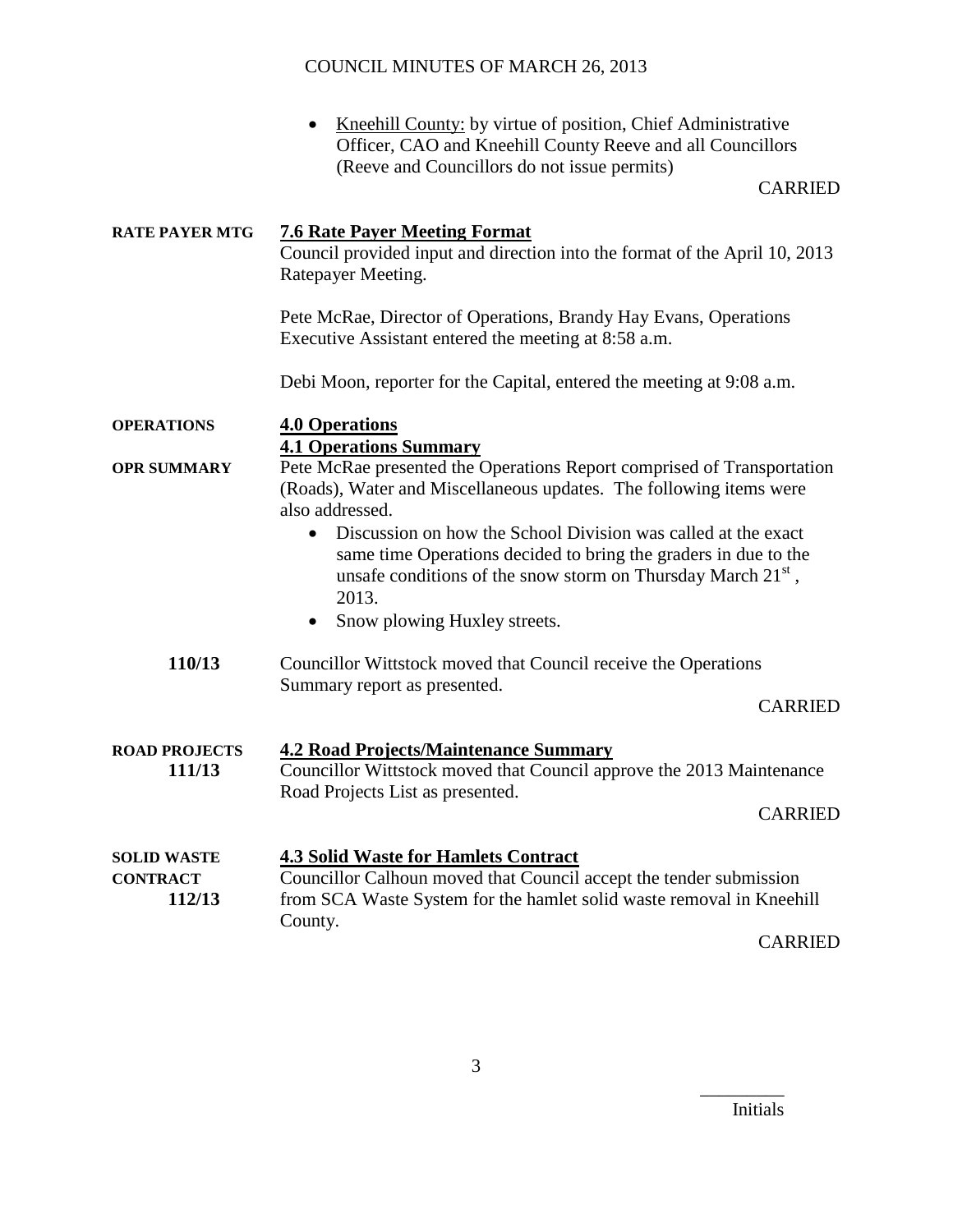#### **POLICY #13-4 &13-4a 4.4 Dust Control Policy # 13-4 and #13-4a**

**113/13** Councillor Wittstock moved that Council approve the recommended Policy changes to Policy #13-4 and Policy #13-4a as amended.

CARRIED

#### **SALE 4WD TRACTOR 4.5 Sale of Used 4-WD Tractor**

- **114/13** Councillor Hoppins moved that Council approve the consignment of the 2010 STX 335 Case/Steiger 4-WD tractor at a farm dealership.
- **115/13** Councillor Wittstock moved a friendly amendment to Motion 114/13, that if the 2010 STX 335 Case/Steiger 4-WD tractor is not sold in 6 months, this agenda item will be brought back to review.

#### CARRIED

Pete McRae and Brandy Hay Evens left the meeting at 9:38 a.m.

The meeting recessed from 9:38 a.m. to 9:45 a.m.

John Dorn, Dennis Fox and Ben Maerz from the Three Hills Cruise Weekend 2013 committee were present when the meeting reconvened.

#### **DELEGATIONS 3.0 Delegations**

#### **THILLS CRUISE WKD 3.2 Three Hills Cruise Night Weekend**

John Dorn provided Council with an overview of the 2013 Three Hills Cruise Weekend. Kneehill County share the responsibilities of the management and operation of the Three Hills Airport with the Town of Three Hills. The main purpose of the presentation is to update Council on the event that will take place at the Three Hills Airport. Mr. Dorn asked Council if there are any concerns with the event to please let the committee know. The group also provided Kneehill County with an emergency plan for this event at the Three Hills Airport.

Reeve Long thanked Mr. Dorn for his presentation and congratulated him on the success he has had rejuvenating the interest of the community to this event.

John Dorn, Dennis Fox and Ben Maerz left the meeting at 10:10 a.m.

**NEW BUSINESS 7.0 New Business Cont'd SALE OF IT EQUIP 7.7 Sale of Surplus IT Equipment**

**116/13** Reeve Long moved that Council approve the sale of surplus IT equipment through a sealed bid process.

CARRIED

Initials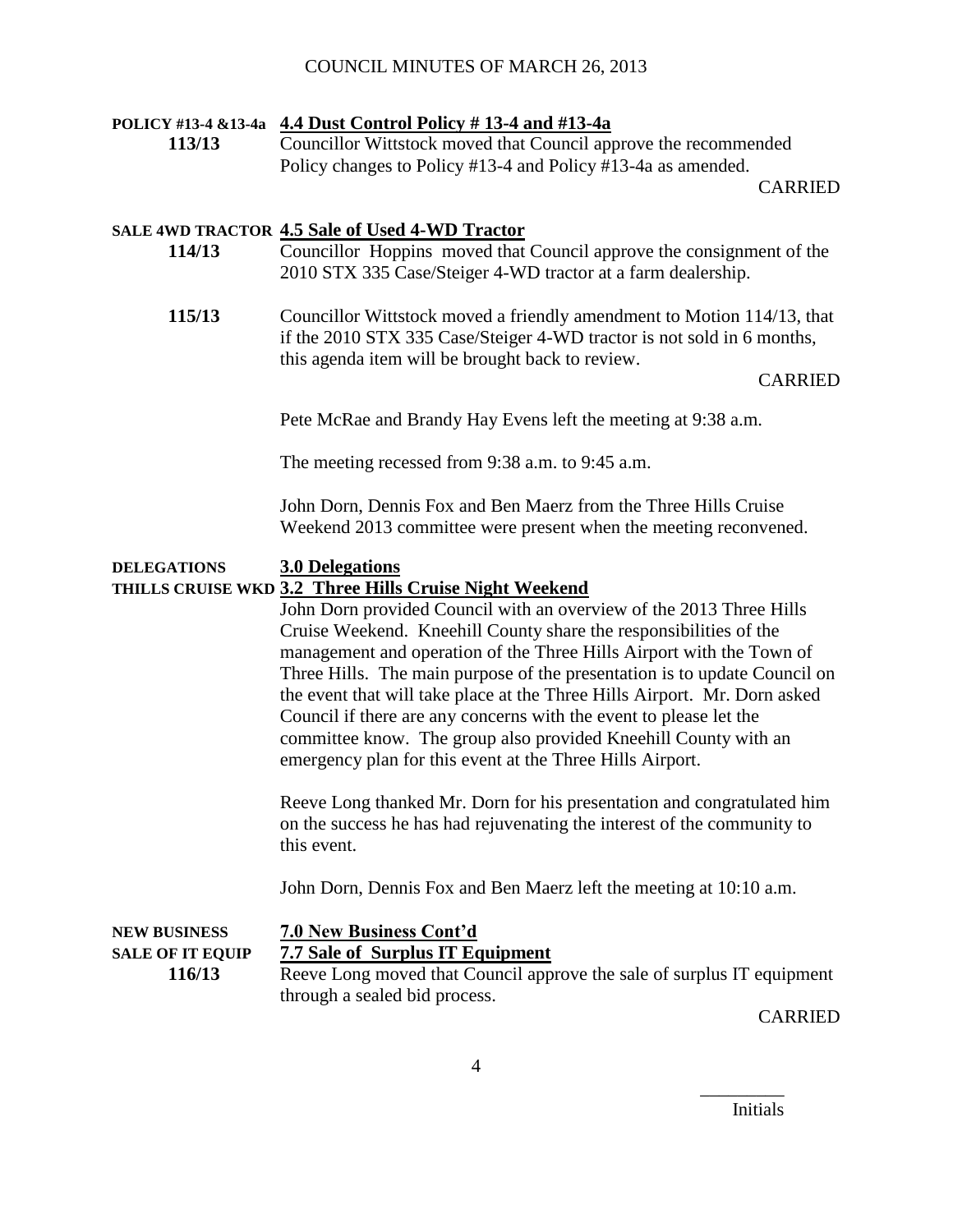|             | <b>COUNCIL REPORTS</b><br><b>KHILL HOUSING</b>                                                                                                                                                                                                                   | <b>8.0 Council and Committee Reports</b><br><b>8.1 Kneehill Housing Corporation -</b> Written report by Councillor<br>Holsworth on the meeting he attended on March $14th$ .                                                              |  |
|-------------|------------------------------------------------------------------------------------------------------------------------------------------------------------------------------------------------------------------------------------------------------------------|-------------------------------------------------------------------------------------------------------------------------------------------------------------------------------------------------------------------------------------------|--|
| <b>ASB</b>  |                                                                                                                                                                                                                                                                  | 8.2 ASB Meeting-Written report by Councillor Hoppins on the meeting<br>he attended on March 25 <sup>th</sup> .                                                                                                                            |  |
| 117/13      |                                                                                                                                                                                                                                                                  | Councillor Painter moved that Agricultural Plastics Recycling be deferred<br>to the 2014 Strategic Planning discussions.                                                                                                                  |  |
|             |                                                                                                                                                                                                                                                                  | <b>CARRIED</b>                                                                                                                                                                                                                            |  |
|             | 118/13<br>Councillor Hoppins moved that Council support the Neil Bertsch Family<br>for the 2013 Calgary Stampede Farm Family Award                                                                                                                               |                                                                                                                                                                                                                                           |  |
|             |                                                                                                                                                                                                                                                                  | <b>CARRIED</b>                                                                                                                                                                                                                            |  |
|             | 119/13<br>Councillor Hoppins moved that Council authorize the attendance of<br>Councillor Holsworth to attend the Bank of Montreal Farm Family awards<br>with the Neil Bertsch family at the Calgary Stampede Monday July 8,<br>2013.                            |                                                                                                                                                                                                                                           |  |
|             |                                                                                                                                                                                                                                                                  | <b>CARRIED</b>                                                                                                                                                                                                                            |  |
| <b>FCSS</b> |                                                                                                                                                                                                                                                                  | 8.3 Kneehill Regional FCSS- Written report by Councillor Painter on the<br>meeting he attended on March 14 <sup>th</sup> .                                                                                                                |  |
| <b>RADF</b> | 120/13                                                                                                                                                                                                                                                           | 8.4 Rural Alberta Development Fund Spring Showcase<br>Councillor Calhoun moved that Council authorize the attendance of Reeve<br>Long to attend the Rural Alberta Development Fund Spring Showcase on<br>April $19th$ , 2013 in Edmonton. |  |
|             |                                                                                                                                                                                                                                                                  | <b>CARRIED</b>                                                                                                                                                                                                                            |  |
|             | 121/13<br>Reeve Long moved that Council authorize the attendance of Councillor<br>Calhoun to attend the World Café Event to discuss what restorative justice<br>means to our community at the Three Hills Community Centre on<br>Tuesday April 9 <sup>th</sup> . |                                                                                                                                                                                                                                           |  |
|             | <b>CARRIED</b>                                                                                                                                                                                                                                                   |                                                                                                                                                                                                                                           |  |
|             | 122/13                                                                                                                                                                                                                                                           | Councillor Wittstock moved that Council receive the Council and                                                                                                                                                                           |  |
|             | Committee reports as presented.<br><b>CARRIED</b>                                                                                                                                                                                                                |                                                                                                                                                                                                                                           |  |
|             |                                                                                                                                                                                                                                                                  | The meeting recessed from $10:31$ a.m. to $10:38$ a.m.                                                                                                                                                                                    |  |

Initials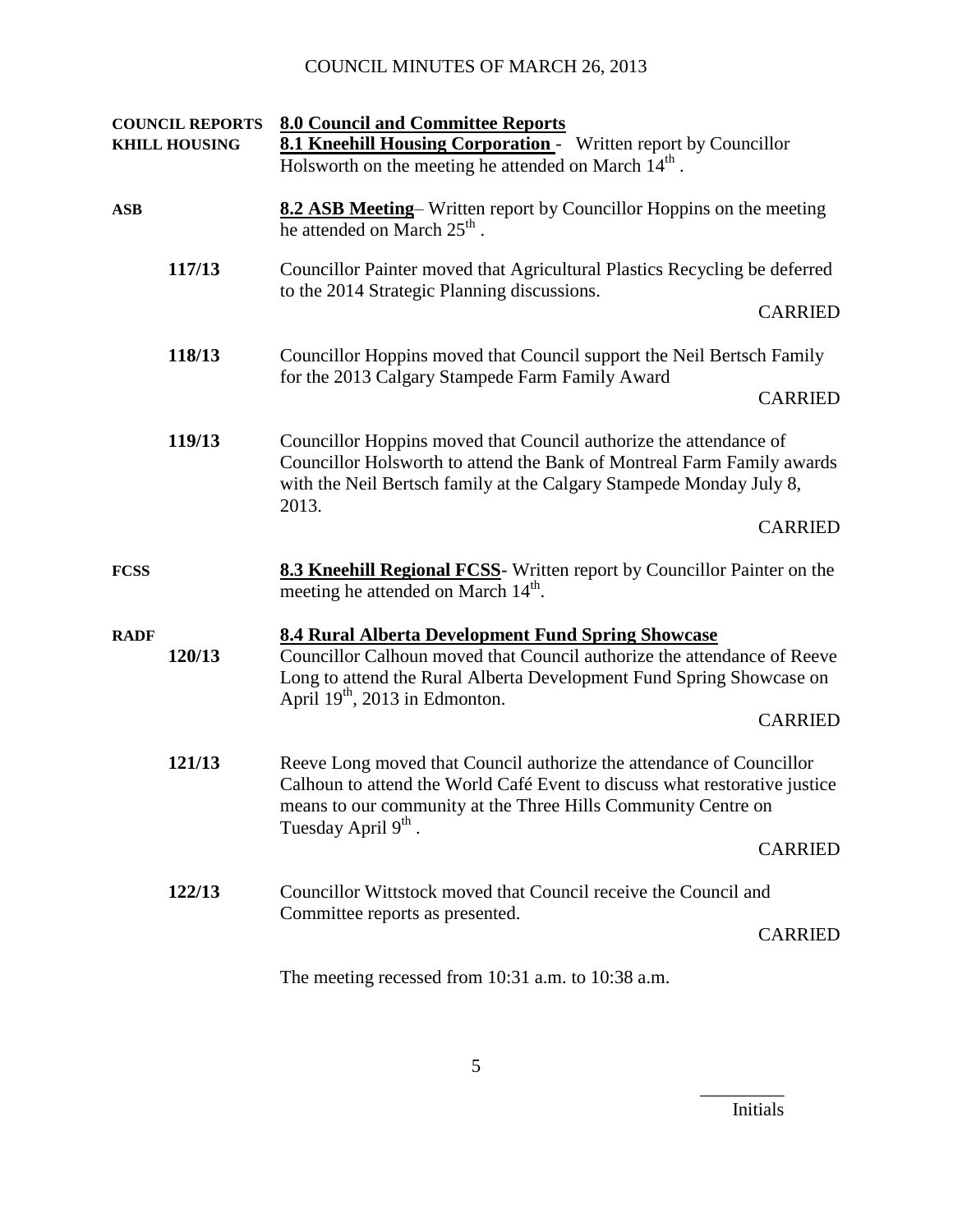|                                                     | Jerry Brett, Senior Planning and Development Officer, Gilbert<br>Quashie-Sam, Planning and Development Officer, and Ryan Smith, Rhino<br>Enterprises were present when the meeting reconvened.                                                                                                                                                                                                                                                                                                                                                                                                                                                                                                                                                                                                                                                                                                                                                                                                                                                                                                                                                                                                                                                                                                                                                                                                         |  |
|-----------------------------------------------------|--------------------------------------------------------------------------------------------------------------------------------------------------------------------------------------------------------------------------------------------------------------------------------------------------------------------------------------------------------------------------------------------------------------------------------------------------------------------------------------------------------------------------------------------------------------------------------------------------------------------------------------------------------------------------------------------------------------------------------------------------------------------------------------------------------------------------------------------------------------------------------------------------------------------------------------------------------------------------------------------------------------------------------------------------------------------------------------------------------------------------------------------------------------------------------------------------------------------------------------------------------------------------------------------------------------------------------------------------------------------------------------------------------|--|
| <b>OLD BUSINESS</b><br><b>BYLAW #1652</b><br>123/13 | <b>6.0 Business Arising from Previous Minutes</b><br>6.1 Rhino Enterprises - Redesignation Bylaw #1652<br>Councillor Holsworth moved first reading of Bylaw #1652. This being a<br>bylaw to amend land use Bylaw #1564 to include :<br>"Part 1 – Purpose and Definitions": the new definition of Gas and<br>Oilfield Business will be inserted in the definitions section of the<br>LUB.<br>"A - Agricultural District": Gas and Oilfield Business will be<br>inserted under "Discretionary Uses" in the Agricultural District.<br>"LI-Light Industrial District": Gas and Oilfield Business will be<br>inserted under "Permitted Uses" in the Light Industrial District.<br>"PART VII - General Land Use Regulations": The 8 regulations<br>$\bullet$<br>and requirements for oilfield and gas service businesses, will be<br>inserted in PART VII - General Land Use Regulations" of the LUB<br>under a new Section 62 - Gas and Oilfield Service Businesses.<br>"A - Agricultural District" - Special Requirements: A reference to<br>$\bullet$<br>the new Section 62, regarding "Gas and Oilfield Service Business",<br>will be made in the Agricultural District.<br>"LI-Light Industrial District" - Special Requirements: A<br>$\bullet$<br>reference to the new Section 62, regarding "Gas and Oilfield<br>Service Business", will be made in the Light Industrial District.<br><b>CARRIED</b> |  |
| 124/13                                              | Councillor Holsworth moved a Public Hearing be scheduled for<br>Bylaw #1652 at 1:30 p.m. on Tuesday April 23, 2013.<br><b>CARRIED</b>                                                                                                                                                                                                                                                                                                                                                                                                                                                                                                                                                                                                                                                                                                                                                                                                                                                                                                                                                                                                                                                                                                                                                                                                                                                                  |  |
|                                                     | Debi Moon left the meeting at 11:15 a.m.                                                                                                                                                                                                                                                                                                                                                                                                                                                                                                                                                                                                                                                                                                                                                                                                                                                                                                                                                                                                                                                                                                                                                                                                                                                                                                                                                               |  |
|                                                     | Councillor Calhoun, Jerry Brett, Gilbert Quashie-Sam and Ryan Smith left<br>the meeting at 11:18 a.m.                                                                                                                                                                                                                                                                                                                                                                                                                                                                                                                                                                                                                                                                                                                                                                                                                                                                                                                                                                                                                                                                                                                                                                                                                                                                                                  |  |
| <b>IN-CAMERA</b><br>125/13                          | 11.0 In-Camera<br>Councillor Painter moved that Council go into In-Camera at 11:19 a.m.<br><b>CARRIED</b>                                                                                                                                                                                                                                                                                                                                                                                                                                                                                                                                                                                                                                                                                                                                                                                                                                                                                                                                                                                                                                                                                                                                                                                                                                                                                              |  |
| 126/13                                              | Councillor Hoppins moved the meeting out of In-Camera at 12:01 p.m.<br><b>CARRIED</b>                                                                                                                                                                                                                                                                                                                                                                                                                                                                                                                                                                                                                                                                                                                                                                                                                                                                                                                                                                                                                                                                                                                                                                                                                                                                                                                  |  |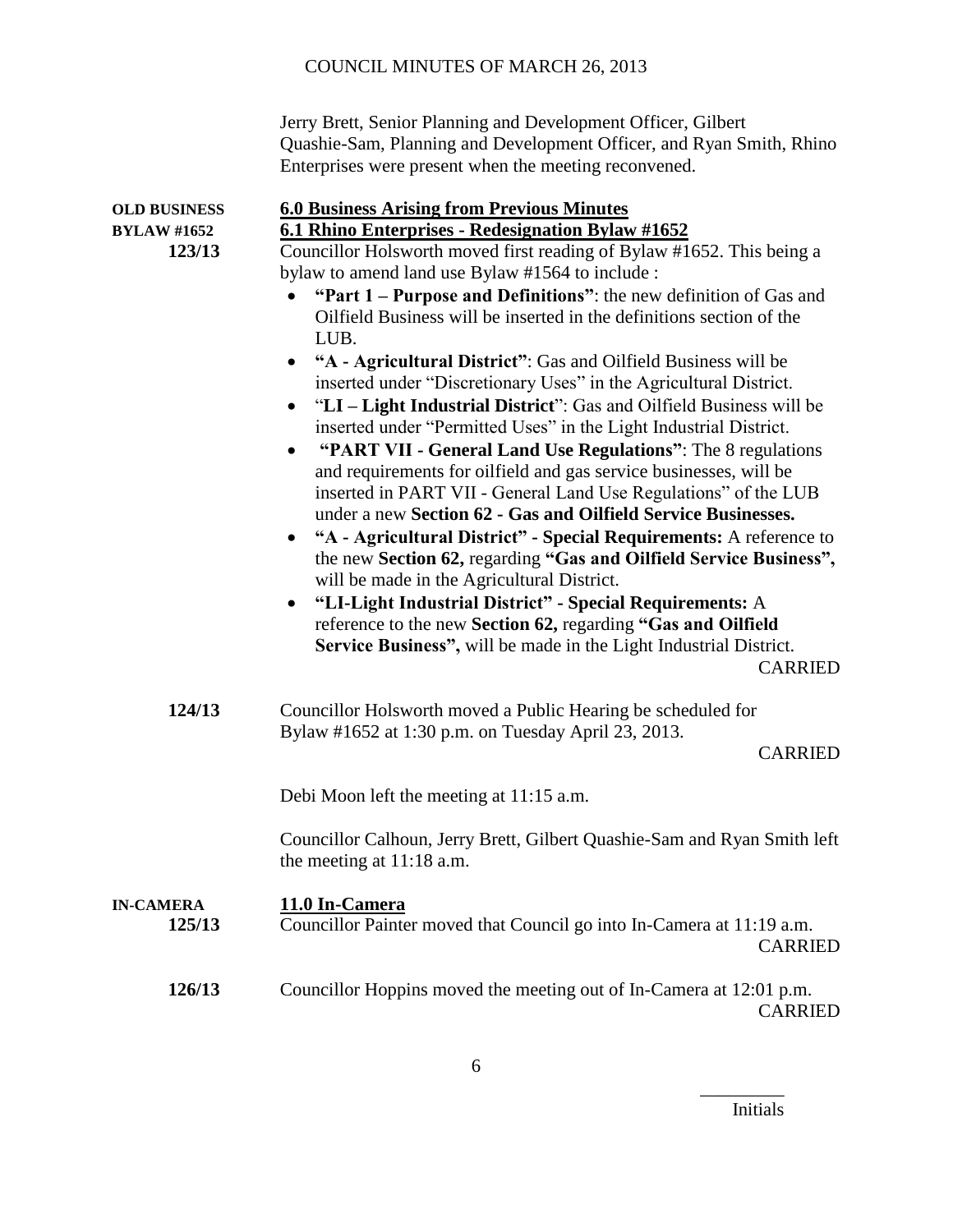|                                 | The meeting recessed from $12:01$ p.m. to $1:10$ p.m.                                                                                                                                           |                |  |
|---------------------------------|-------------------------------------------------------------------------------------------------------------------------------------------------------------------------------------------------|----------------|--|
|                                 | Councillor Calhoun was present when the meeting reconvened.                                                                                                                                     |                |  |
| 127/13                          | Councillor Holsworth moved the meeting to recess to conduct a committee<br>of the whole meeting on the proposed Municipal Development Plan.<br><b>CARRIED</b>                                   |                |  |
|                                 | Time: 1:10 p.m.                                                                                                                                                                                 |                |  |
| 128/13                          | Councillor Wittstock moved the meeting back in session.                                                                                                                                         | <b>CARRIED</b> |  |
|                                 | Time: 1:41 p.m.                                                                                                                                                                                 |                |  |
| <b>CORRESPONDENCE</b><br>129/13 | <b>9.0 Correspondence Report</b><br>Councillor Painter moved that Council receive the Correspondence                                                                                            |                |  |
|                                 | Report.                                                                                                                                                                                         | <b>CARRIED</b> |  |
| <b>BUS PENDING</b><br>130/13    | <b>10.0 Council Business Pending &amp; Summary Reports</b><br>Councillor Hoppins moved that Council approve the rescheduling of the<br>July $9th$ , 2013 Council meeting to July $16th$ , 2013. |                |  |
|                                 |                                                                                                                                                                                                 | <b>CARRIED</b> |  |
| 131/13                          | Councillor Holsworth moved that Council receive the Business Pending<br>and Summary reports.                                                                                                    |                |  |
|                                 |                                                                                                                                                                                                 | <b>CARRIED</b> |  |
|                                 | Councillor Calhoun left the meeting at 1:55 p.m.                                                                                                                                                |                |  |
| <b>IN-CAMERA</b><br>132/13      | 11.0 In-Camera<br>Councillor Painter moved that Council go into In-Camera at 1:55 p.m.                                                                                                          | <b>CARRIED</b> |  |
| 133/13                          | Councillor Painter moved the meeting out of In-Camera at 3:11 p.m.                                                                                                                              | <b>CARRIED</b> |  |